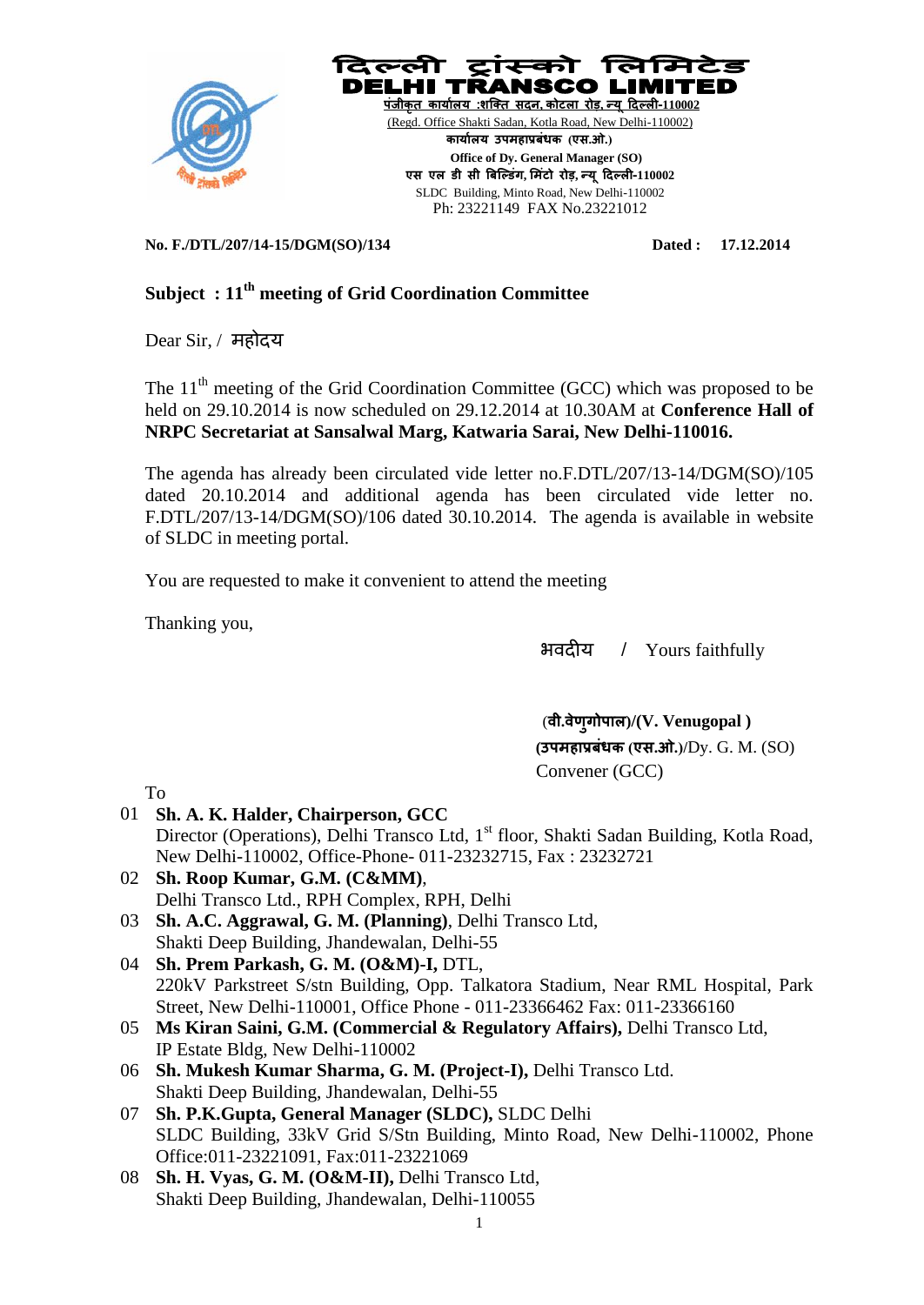- 09 **Sh. V.K.Gupta, General Manager (Project)-II,** Delhi Transco Ltd. Shakti Deep Building, Jhandewalan, Delhi-110055
- 10 **Sh. S.K.Mishra, General Manager (Civil)** Delhi Transco Limited, 220kV Grid S/Stn., Lodhi Road CGO Complex, New Delhi-110003
- 11 **Sh. Ved Mitra Chief Engineer, DMRC,**  Inderlok Metro Station, Delhi, Ph. 9871165812
- 12 **Sh. A. Mani, General Manager (NRLDC),** 18-A, SJSS Marg, New Delhi-110016, Office Ph: 011-26537351, Fax:011-26852747
- 13 **Sh. Jagdish, Director(Tech), IPGCL / PPCL** Himadri Building, Rajghat Power House, New Delhi-110002. Office Phone : 011- 23273544, Fax: 011-23270590
- 14 **Sh. H.K. Chawla, Dy. G.M.(Market Operation), NRLDC** 18-A, SJSS Marg, New Delhi-16, Office Phone : 011-26537351, Fax: 011-26852747
- 15 **Sh. A.K. Sharma, Head (O&M), BYPL** Shakti Kiran Building, Karkardooma, Delhi
- 16 **Sh. Mukesh Dadhichi, G.M. (SO),** BYPL, Shankar Road, New Delhi
- 17 **Sh. Sunil Kakkar Asstt. VP,** BYPL, Shakti Kiran Building, Karkardooma, Delhi
- 18 **Chief Engineer (Transmission System)**, BBMB SLDC Complex, Sector-28, Industrial Area Phase-I, Chandigarh.
- 19 **Sh. Naresh Goel, Superintending Engineer (O&M) Circle, BBMB** 400kV S/Stn, BBMB Complex, Panipat-132107, Mob. 09416017711, Fax .0180- 2662992
- 19 **Sh. Sanjay Kumar Banga, Head (PEC, PM&BD), TPDDL** SCADA Building, Near Netaji Place Subash Place Metro Station, Pitampura, Delhi 34 Phone Office: 011- 27468027, Fax: 011-27468023
- 20 **Sh. Ajay Kumar, VP (PMG), BRPL,**  Building No 20, Nehru Place**,** New Delhi–110019. Off. 39996052 Fax: 011- 3999605
- 21 **Sh. D. Sarkar , General Manager,** NTPC, BTPS, New Delhi-110044 Office Phone: 011- 26949523, Fax: 011- 26949532
- 22 CWE (Utilities), MES, Delhi Cantt, New Delhi 110010. Phone Office: 011- 25692364 Fax: 011- 25687850
- 23 **Sh. A.K. Joshi, Chief Engineer (Elect)-II, NDMC** Room No. 1706, 17<sup>th</sup> Floor, Palika Kendra, Sansad Marg, New Delhi-110001
- 24 **Sh. V.K. Pandey, Chief Engineer (Elec)-I, NDMC** Room No. 1701, 17<sup>th</sup> Floor, Palika Kendra, Sansad Marg, New Delhi-110001
- 25 **Sh. Mohinder Singh, Executive Director (Tariff), DERC** DERC Viniyamak Bhawan, C-Block, Shivalik, New Delhi-17
- 26 **Sh. U.K. Tyagi, Executive Director (Engineering), DERC** DERC Viniyamak Bhawan, C-Block, Shivalik, New Delhi-17
- 27 **General Manager (Commercial), Aravali Power Company Pvt Ltd. (APCPL)** 1<sup>st</sup> Floor, Pawan Hans Towers C-14, Sec-1, Noida-201301
- 28 **Sh. N.N. Sadasivan A.G.M. (Commercial), Aravali Power Company Pvt Ltd. (APCPL)** 1 st Floor, Pawan Hans Towers C-14, Sec-1, Noida-201301
- 29 **Sh. Arvind Jhalani, Add. General Manager (Commercial)**, NTPC NCR Headquarters, R&D Building, A8A, Setor-24, Noida-201301. Fax no. 0120- 2410192
- 30 **Sh. Neelesh Gupta** Whole Time Director, Timarpur – Okhla Waste Management Company Ltd Jindal ITF Center, 28 Shivaji Marg New Delhi-110015, Ph. 45021983, Fax 45021982